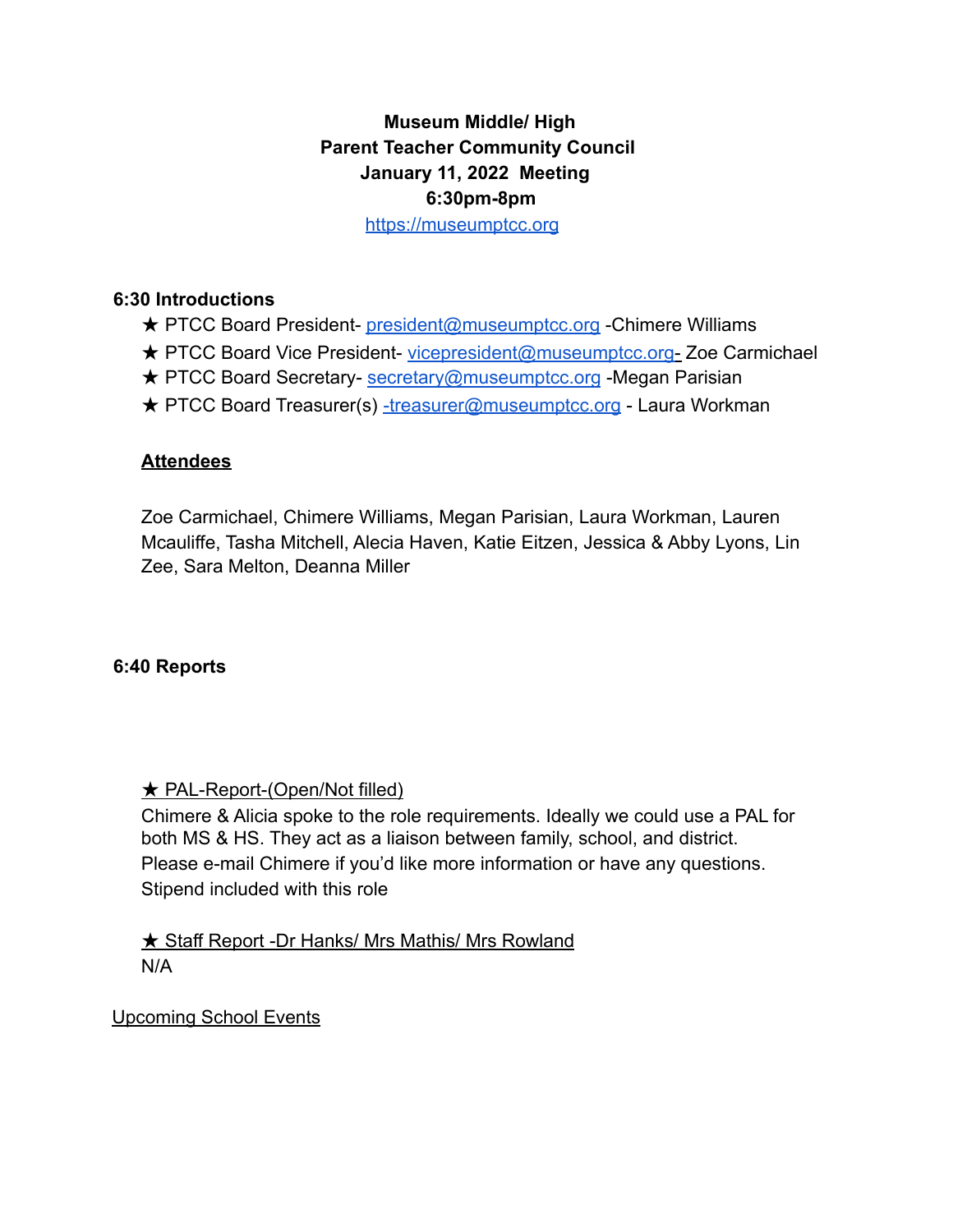#### Graduation -Homecoming May 18, 2022 Houseman Field

## ★ Student Report-Student Government-Senior Trip,

#### Joanna, Estaban, Abby

Abby (the new middle school student council president) was in attendance for our meeting and filled us all in that they are just getting started and will be holding their first middle school government meeting on January 26th. They will talk about fundraising opportunities for events such as school dances and other fun community activities. Annika (8th) is her vice president, Ruby (7th) treasurer, and Maya (8th) secretary. There are also two student representatives in each grade level.

#### Possible Speaker -

We talked about the possibility of having a parent within our school community speak at the beginning / end of our PTCC meetings on topics that would pertain to parents (anxiety in teens, finances, etc) If there is any interest or you know of someone that would be a good fit, please reach out to any of the PTCC board members to talk in more detail.

#### Treasurer Report

Laura Workman spoke to our current balances and has done some hard work around getting everything organized for us financially. (yay!)

We raised \$1,183.91 for Learner Journey's with only 13 donors. High yield despite lower numbers. We will look to tweak the way we do this in the future, but are happy with the results.

Current balance for PTCC is \$3,976.47 and Class of 2022 \$4,207.37 We even had a donation for the Class of 22 that helped pay for scholarships for 3 students for their senior trip deposits.

# Funds/Fundraisers-

Box Tops - download the app and scan your products - easy peasy! Family Fare - save receipts and have your children bring into school (Holly Downer)